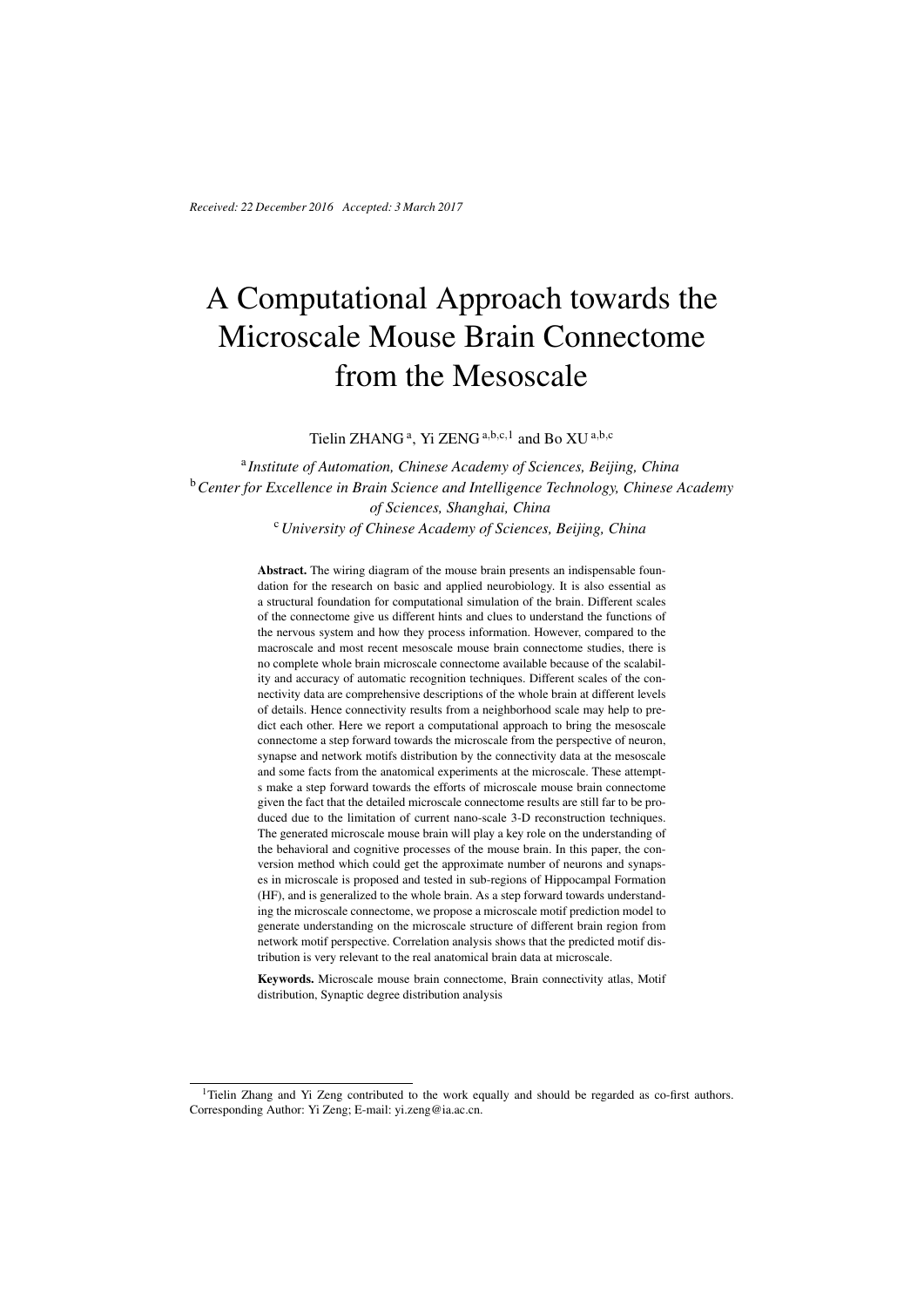# 1. Introduction

Identifying the structural architecture of the brain has been one of the most important and challenging tasks for the investigation of the brain and neuroscience. The connectome of the brain is the structural foundation and provides insights for deeper understanding of neural networks and neural functions. It also shows the genetic and evolutionary properties on the brain organization across different species. Small world connection and motif distribution property of the neural networks have been found in brains of different species, ranging from drosophila brain to the human brain [Achard *et al* (2006)]. Experiments have shown that various types of motif support different special functional properties of the network, for example, three-node feed-forward loop motif plays an important role on information abstraction [Mangan and Alon (2003)].

Despite of the fundamental and important role for neuronal connectivity to brain and neuroscience research, the current understanding about them is far to complete. The massive whole brain connectivity can be roughly divided into multiple scales, namely, the macroscale, the mesoscale, and the microscale. The connectivity in different scales describes different principles on the organization of brain building blocks at different levels. The connectome at different scales share some mutual characteristics (e.g. small world phenomenon, similar motif distribution), although their interrelationships are complex.

The macroscale connectome of the brain describes connectivity of different brain building blocks in a coarser level which is usually from one region to another region of the brain. It can be inferred by functional magnetic resonance imaging (fMRI) and diffusion tensor imaging (DTI) which could predict the functional connectivity of the brain by detecting the changes of the blood flow and restricted diffusion of water respectively [Friston *et al* (1998),Assaf and asternak (2008)]. The wiring diagram of the macroscale connectome for the whole brain has been built and has been used on many aspects of neural biological researches and applications.

The microscale connectome of the brain is aimed at describing the connectivity of brain building blocks at the neuron and synapse level. Automatic microscopic reconstruction at the nanometer scale (e.g. stimulated emission depletion, STED for short) is a supporting technique for building the microscale connectome of the brain. Nevertheless, due to the scalability issue for automatic recognition and 3-D reconstruction, there is no microscale whole brain connectome atlas for mammals.

The mesoscale connectome is between the macroscale and the microscale. It is finer than the scale of large brain regions and coarser than the scale of neurons and synapses. The connectivity of the sub-regions can be described at this level. One of the most representative results at this level is the mesoscale connectome of the mouse brain based on the enhanced green fluorescent protein (EGFP) technique [Oh *et al* (2014)].

The microscale connectome is essential and unique since it shows the basic wiring principles at the neuron level. The effort from mesoscale to microscale can be considered as a step forward towards the understanding of the behavioral and cognitive processes in mouse brain before the real and complete data come out through synaptic-level neuroanatomical investigations.

In this paper, we attempt to take a step forward towards the microscale atlas from the mesoscale by computationally combining understandings and data both from the mesoscale and the microscale. The microscale connectome efforts are made from two perspectives: (1) the predicted number of synapses and neurons in each region; (2) the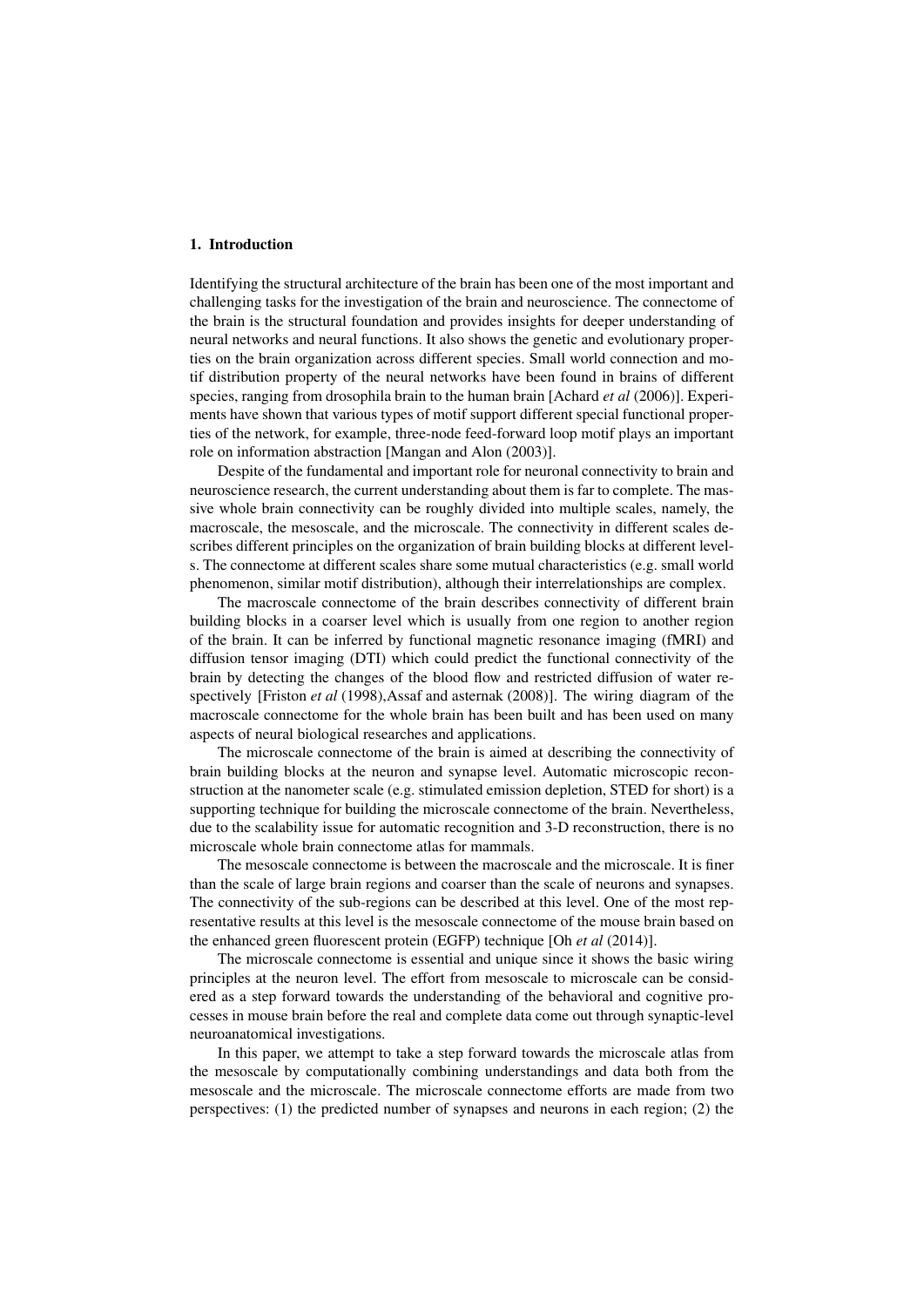predicted microscale network motif distributions in target regions. The approach combines the understanding of the mesoscale connectome (which is composed of positive and negative connective strength based on the method of tracing projections between brain regions) and the anatomical experimental results (e.g. the number of neurons and synapses in some identified brain building blocks measured by anatomical processing) at the microscale to predict the number of neurons and synapses in other regions. In addition, anatomical network motif data in 54 brain regions are collected and used to train a microscale motif prediction model which could predict the motif distribution of a specific region at the neuronal and synaptic level. The new generated microscale connectome which contains the number of neurons and synapses, and the microscale motif distribution will be verified by the real anatomical data from future experiments.

Section 2 will introduce the current progress of imaging methods in different scales, and a mesoscale connectome atlas produced by Allen Institute for Brain Science is selected as the basis of our investigation. In Section 3, anatomical data from sub regions of Hippocampal Formation (HF) are selected to validate the reasonability of the proposed conversion method. In Section 4, a model for microscale motif distribution prediction is proposed and validated. Section 5 gives a statistical degree analysis for the predicted microscale atlas. Section 6 gives a brief conclusion for the proposed method.

# 2. Related Works

With the advancement of new techniques and equipments, attempts of mesoscale and microscale neuron imaging for the mouse brain have been conducted and accelerated our understanding on the structure and function of the neural circuits.

At the microscale, from the structure perspective, electron microscopic equipment only enables relatively small scale reconstruction and observation of the brain anatomy [Sporns *et al* (2005),Osten and Margrie (2013)]. From the function perspective, at this scale, functional calcium imaging methods are used to understand the relationship between cognition and neuron activities, still at very small scale [Stosiek *et al* (2006)]. Large scale (including whole brain scale) structural and functional connectivity at the microscale is one of the most challenging investigations for Brain and Neuroscience research [Kasthuri *et al* (2015)].

At the mesoscale, several investigations on the mouse brain connectome has already been made. One of them is by the Golgi silver impregnation method [Rakic (2006)], another even more efficient method is neuroanatomical-tracer method which has played an important role on the measurement of connectivity of sensory, motor and other sub systems [Felleman and Essen (1991),Rocklanda and Pandyaa (1979)]. Comparing with the traditional methods which are time consuming, a quicker way is to make the mapping of point-to-point connections between two brain building blocks by the method of anterograde tracers and retrograde tracers [Bohland *et al* (2009)]. This method uses two approaches to generate three-dimensional mouse brain atlas: the first one is the light-sheet fluorescence microscopy for the brain tissue after chemical processing [Maizel *et al* (2011)], and the second one is the integration of microscopy tissue sectioning (e.g. line-scan imaging, or two-photon microscopy [Ragan *et al* (2012)]). The main characteristic of this method is the mechanical removal of the brain tissue after the mosaic imaging of the upper tissue, so that the tissue will always be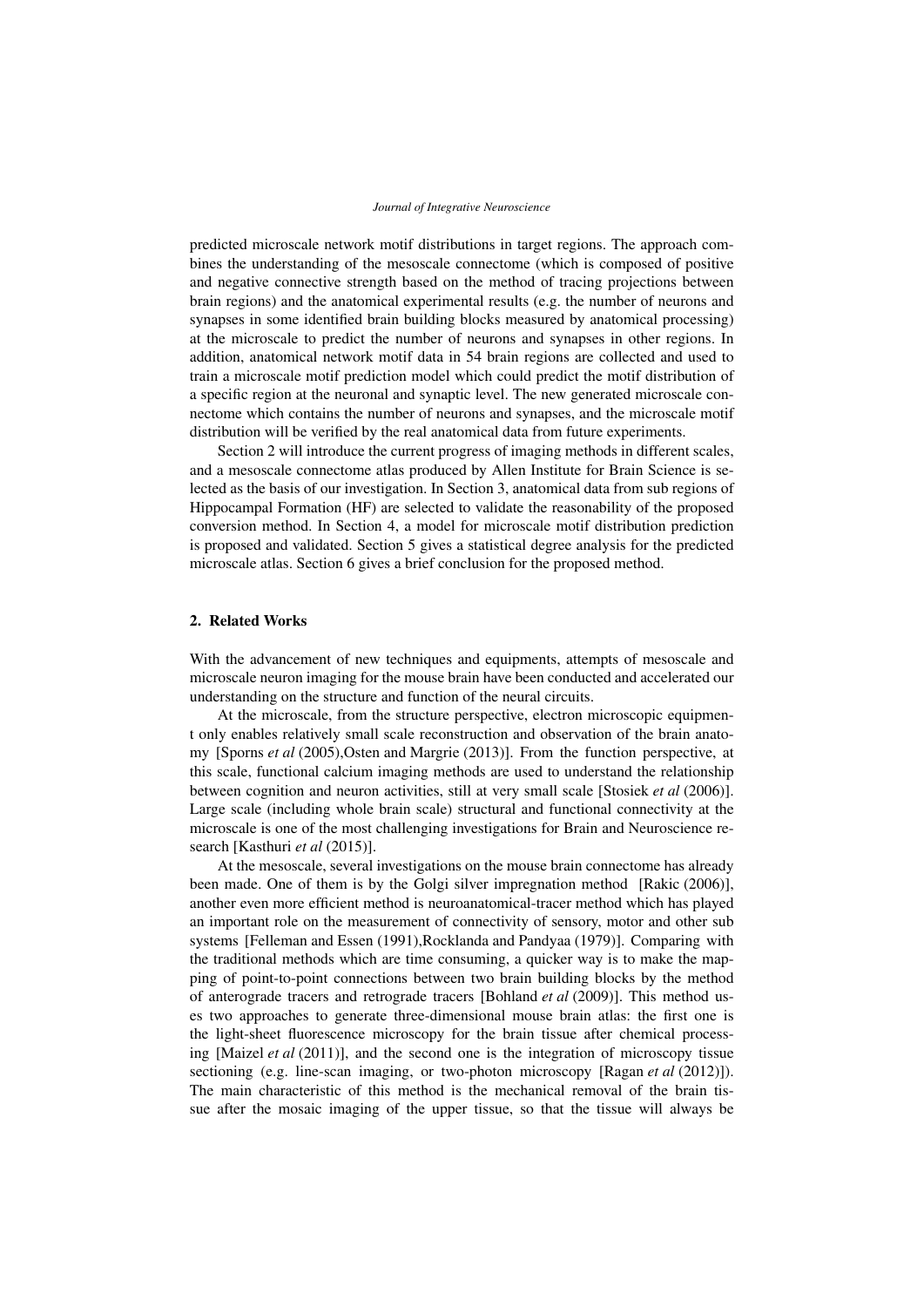on the top of the camera, and high resolution camera or lenses can be used to achieve high standard imaging pictures. Instruments can be serial two-photon tomography [Ragan *et al* (2012)], knife-edge scanning microscopy or fluorescent micro-optical sectioning tomography [Maniadakis and Trahanias (2003), Seress (1988)].

The mesoscale mouse brain connectome atlas from Allen Institute for Brain Science uses EGFP to make the measurement of the projections of axons from 213 mouse brain sub regions (e.g. V1 and V4 in visual cortex, CA1 in hippocampus, and POL in thalamus) covering the whole brain [Oh *et al* (2014)]. The atlas is calculated from 469 injected experiments and has been one of the state of the art atlases [Ragan *et al* (2012)]. There are  $213 \times 213$  values in which each one stands for the strength of the connectivity among two sub regions in the atlas.

In this paper, we will try to combine mesoscale atlas with some other anatomical experimental results to make a predictive analysis on the neuron, synapse and motif distributions to bring a step forward towards the microscale mouse brain atlas.

# 3. From Mesoscale to Microscale Connectome

The microscale connectome atlas is able to identify the number of neurons and synapses in each sub region and the level of convergence and divergence for each cell in the network. Even though the detailed microscale atlas has not been acquired by the microscopic reconstruction method, with the high-resolution mesoscale mouse brain atlas and some sufficient and detailed microscale connections of sub-regions (e.g. the approximate number of neurons and synapses for some specific sub regions by anatomical experiments), we can bring the mesoscale connectome a step forward towards the microscale connectome. However, since different sub regions share different cell types and cell densities, our attempt is just a prototype to show the reasonability and importance of conversion method, and with the more real and more detailed anatomical results are found by experiments, a more feasible microscale atlas with higher accuracy will be produced based on the proposed convertion method.

The essential idea that bridges the mesoscale connectome and the microscale connectome is that the EGFP method can obtain projection weights, while they are naturally weights of connections among clusters of neurons that belong to different regions (or the same region for interconnections). Hence, the projection weights at the mesoscale can be converted to the number of synapses at the microscale with the help of more and more anatomical experimental results. In addition, by using different kinds of EGFP methods, different types of connectivity (i.e. excitatory or inhibitory synapses) at mesoscale can be obtained.

In order to make comparison with the prediction results, some special sub regions which already contain partial detailed microscale information by anatomical experiments are selected. Compared to other regions, most of the complex intrinsic wiring diagram of the hippocampus is increasingly refined over more than a hundred years. Hence, we select HF for verification. Here we separate the conversion procedure into four major steps.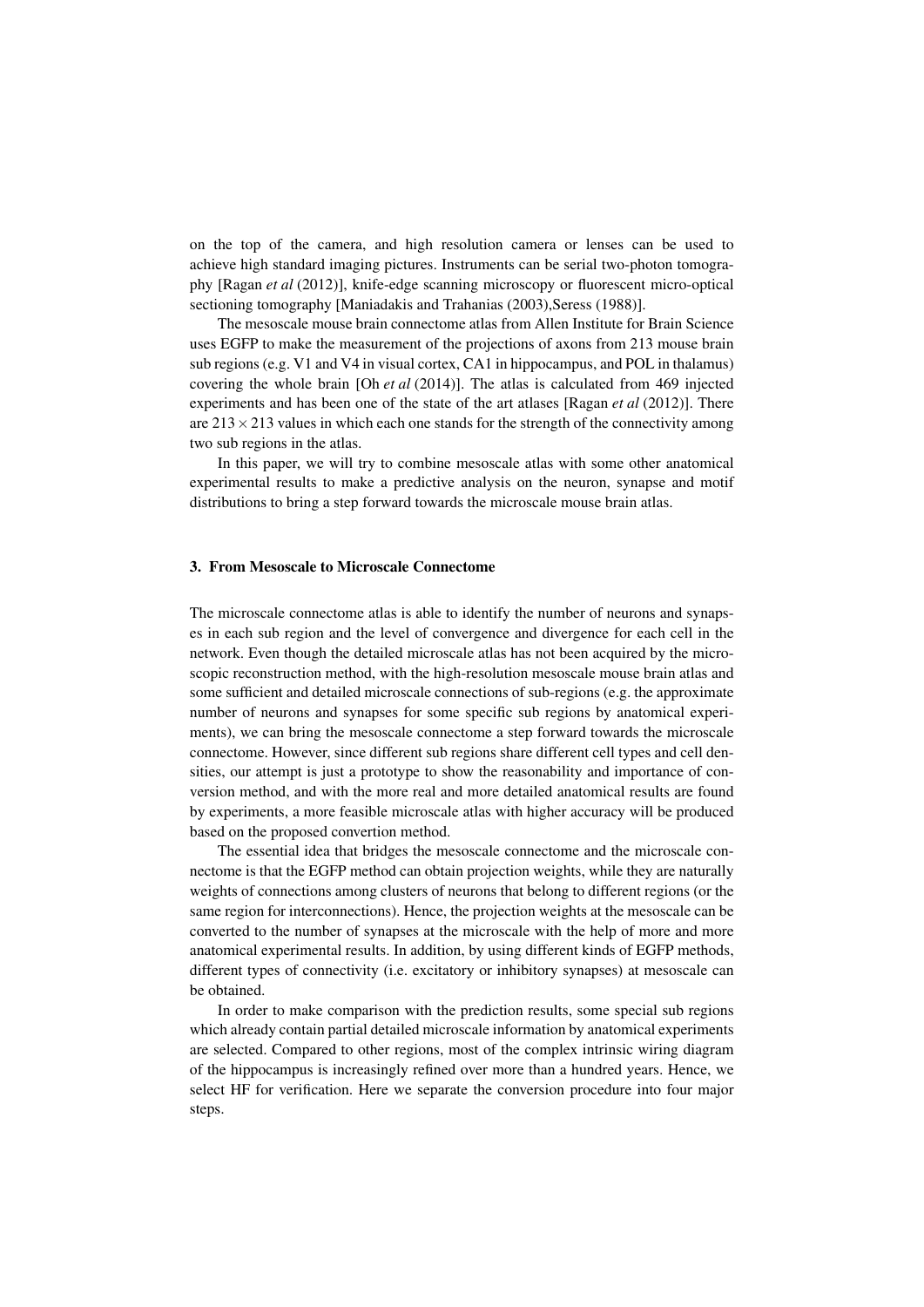# *3.1. Regrouping the Mesoscale Connections*

As the first step, we regroup the mesoscale connections of building blocks which belong to the same upper region in the mouse brain. The data of mesoscale connections in 213 regions of mouse brain are collected. Here we give three examples, as shown in Fig 1, the hippocampus, the visual cortex and the thalamus. (1) illustrates the Sub regions of hippocampal formation and their connectivities, and the right image illustrates the connectivity strength of different sub regions, from top to bottom is CA1, CA2, CA3, DG, LEC, MEC, Sub, respectively; (2) illustrates some part of the sub regions of the visual cortex and their connectivities, for the image on the right, the connectivity strength is among VISal, VISam, VISI, VISp, VISpl, VISpm, from top to bottom respectively. (3) illustrates sub regions of the thalamus and their connectivity, and in the right image, from top to bottom, the sub regions are: AD, Amd, Amv, AV, CL, CM, IMD, LD, LGd, LGv, LH, MGd, MGm, MGv, MH, PT, PVT, RH, SMT, SPA, SPFm, SPFp, VAL, VPL, VPM, VPMpc, respectively.



Figure 1. The location and connectivity matrix of sub regions within hippocampal formation (1), part of the visual cortex (2), and thalamus (3) in the mouse brain.

## *3.2. Providing Partial Microscale Anatomical Information*

Following the first step , we collect three main parts of anatomical experimental results, including hippocampal formation, visual cortex, and some parts of thalamus. As hippocampus formation for example, it is with a six layered architecture that comprises five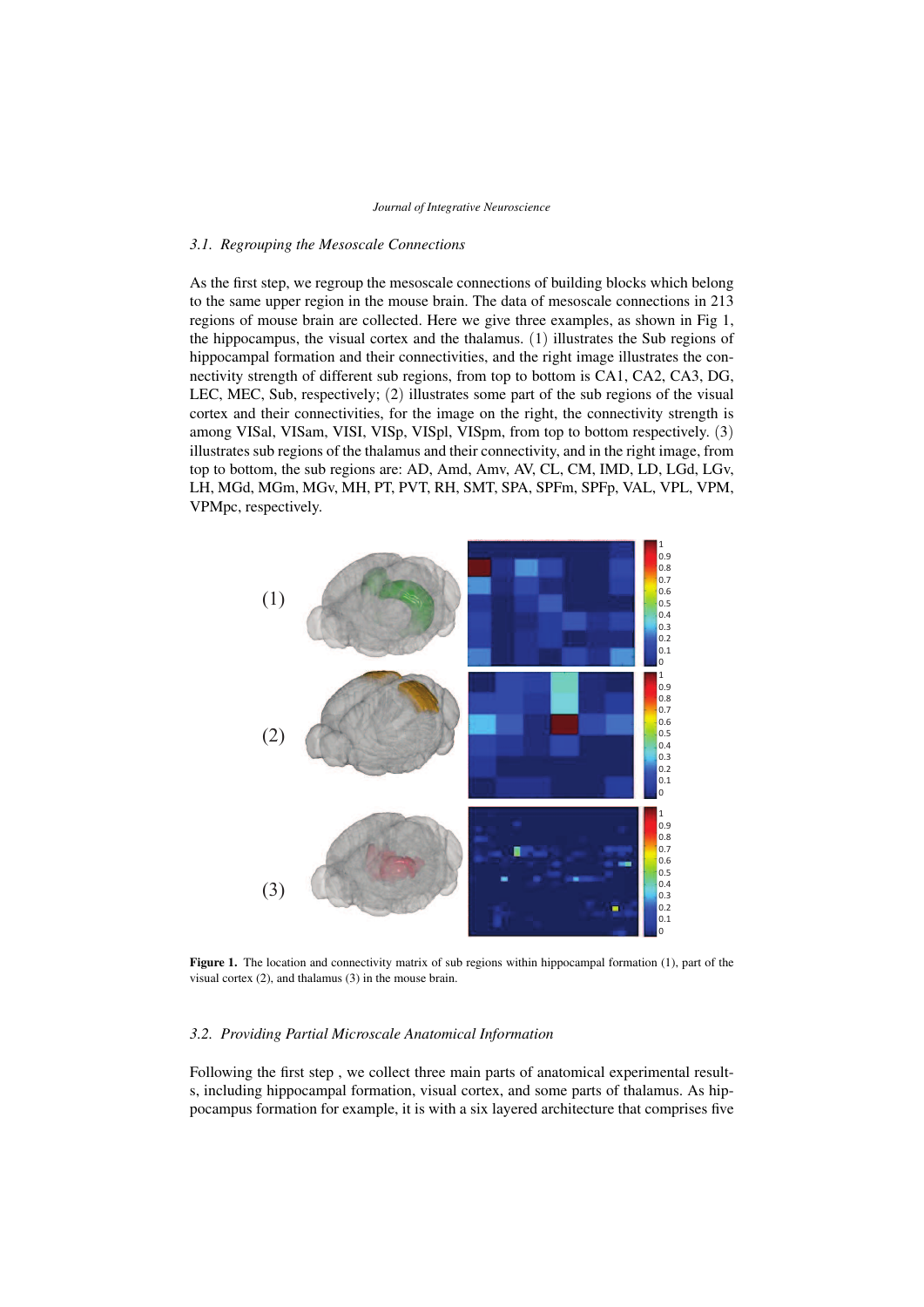distinct sub-regions: the Cornu Ammonis area one to three (CA1-CA3), the Subiculum (Sub) and the Dentate Gyrus (DG). A sketch on the mesoscale connection among different sub regions of HF and EC are shown in Fig 2 (which is integrated and refined from [Cutsuridis *et al* (2010), Treves and Rolls (1992)].). The EC contains two parts (i.e. MEC and LEC) and six layers (i.e. EC-I to EC-VI). Perforant pathway (PP) and trisynaptic pathway are the two main projections from EC to HF. The output regions from HF to EC are CA1 and Sub [Treves and Rolls (1992)].



Figure 2. The mesoscale connectivity diagram of the EC-HF network. This image is integrated and refined from [Cutsuridis et al (2010), Treves and Rolls (1992)].



Figure 3. The CA3 synapse connectivity in HF (integrated and refined from [Cutsuridis *et al* (2010), Treves and Rolls (1992),Witter (2010)]).

To illustrate the idea, here we select one of the sub regions (e.g. CA3) as the additional anatomical information. As shown in Fig 3, the brackets in the form of [A, B] denote the average synaptic connections between neurons in two regions. A denotes the number of CA3 synapses innervated by a single cell in EC or CA3. And B denotes the number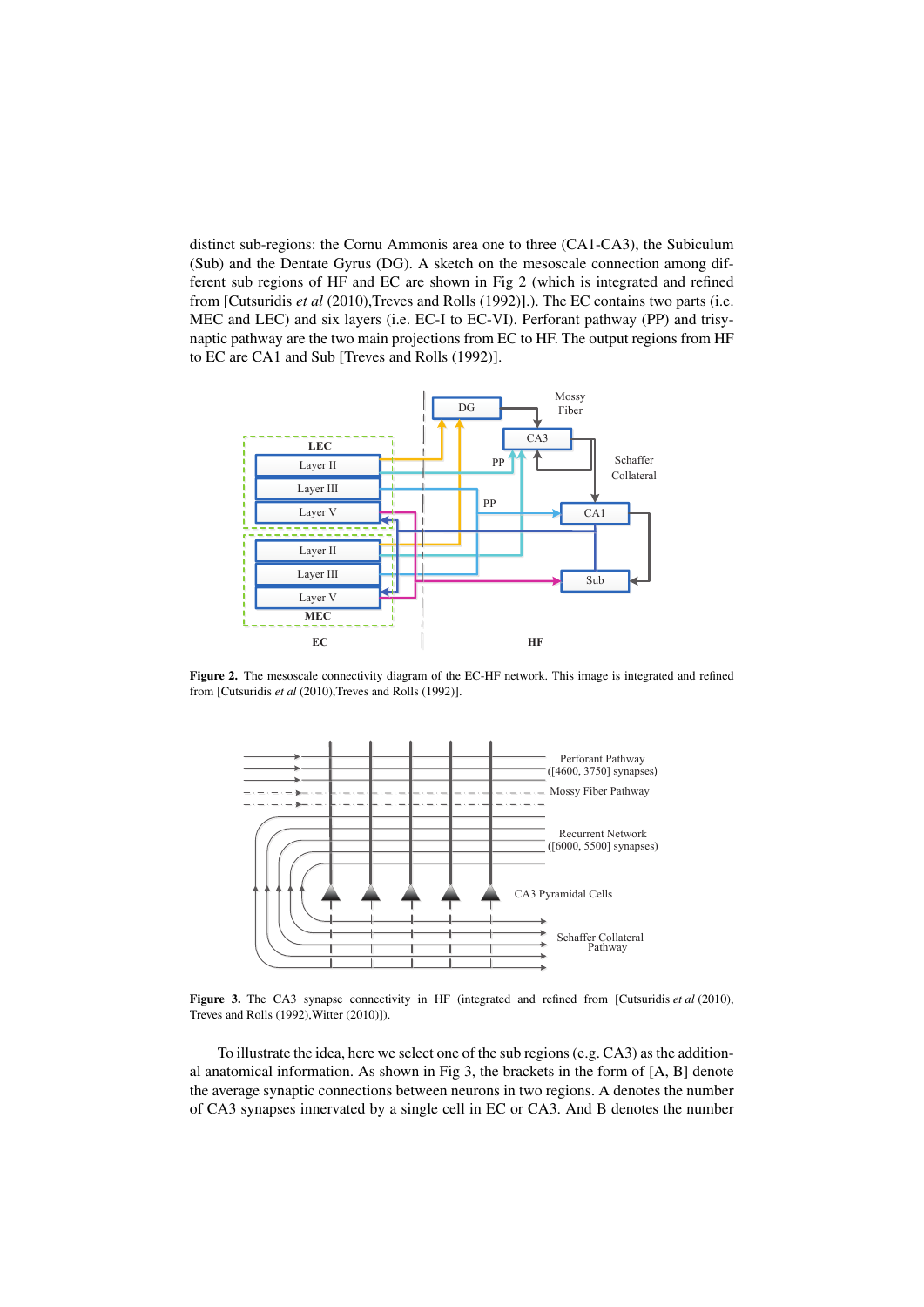of cells that converge on a single CA3 cell. In Fig 3, CA3 receives inputs from EC by perforant pathway and from DG by mossy fibers, and produces outputs to CA1 by Schaffer Collateral pathway. In addition, it also has strong recurrent network which is very different from other sub-regions in HF. The average number of synapses for each cell which converges on CA3 is 3,750 for EC and 5,500 for CA3 [Cutsuridis *et al* (2010)]. The average synapse number of a single cell (in EC, DG or CA3, here we do not distinguish the types of cells) which projects to CA3 cells is 4,600 and 6,000 respectively [Treves and Rolls (1992),Witter (2010)].

## *3.3. Converting from the Mesoscale Connectome to the Microscale Connectome*

Up to now, there is no detailed atlas about the numbers of neurons and synapses in each sub regions of the whole mouse brain. The basic idea of this step is to provide a concrete method to predict them. In order to make the method more understandable, we introduce it combining with a concrete example.

Table 1 presents the detailed description of the mesoscale connectivity strength in HF and EC. The values in the table are the voxel strength measured by EGFP in paper [Oh *et al* (2014)]. CA3 is one of the sub regions with enough anatomical details about the number of neurons and recurrent-type synapses. So we select it as the sample region in Equation 1. Based on the average number of synapses in sample sub regions, we can calculate the approximate total number of synapses for each region based on the Equation 1.

$$
Syn_{sub}(i) = \frac{\sum_{j=1}^{213} W_{i,j}}{\sum_{j=1}^{213} \sum_{s=1}^{N} W_{s,j}} \times \left(\sum_{s=1}^{N} Syn_s \times Neu_s\right)
$$
(1)

where  $Syn_{sub}(i)$  denotes the total number of synapses of the target region *i*,  $W_{i,i}$ denotes the connectivity weight from the region *i* to region *j* in mesoscale mouse brain atlas (e.g. some weights of sub regions in HF are shown in Table 1, more weights of other regions can be found in [Oh *et al* (2014)]);  $W_{s,j}$  is the value of connectivity weight from sample sub regions to other regions (e.g. *WCA*3,*CA*<sup>3</sup> is the recurrent value and is 0.116, as shown in Table 1); *Neu<sup>s</sup>* is the number of neurons in sample areas (hippocampal formation, visual cortex or thalamus) which is from the anatomical experiments; *Syn<sup>s</sup>* is the average number of synapses of cells in the sample areas (e.g. for CA3 the value is 6,000, as shown in Fig 3 [Treves and Rolls (1992),Witter (2010)].

Based on the proposed method and the mesoscale connectome atlas in Table 1, we then can obtain the approximate synapse distribution of the whole mouse brain. Notice that this distribution is still the mesoscale distribution of the synapses for each sub regions.

In order to predict the microscale number of neurons and the number of synapses for each neuron in each sub region of mouse brain, two attempts are tried to make the measurement on the number of neurons, as defined in Equation 2 and Equation 3.

$$
N_1(i) = \frac{Syn_{sub}(i)}{\sum_{i=1}^{213} Syn_{sub(i)}} \times Neu_{All}
$$
 (2)

$$
N_2(i) = \frac{voxel(i)}{\sum_{i=1}^{213} voxel(i)} \times Neu_{All}
$$
\n(3)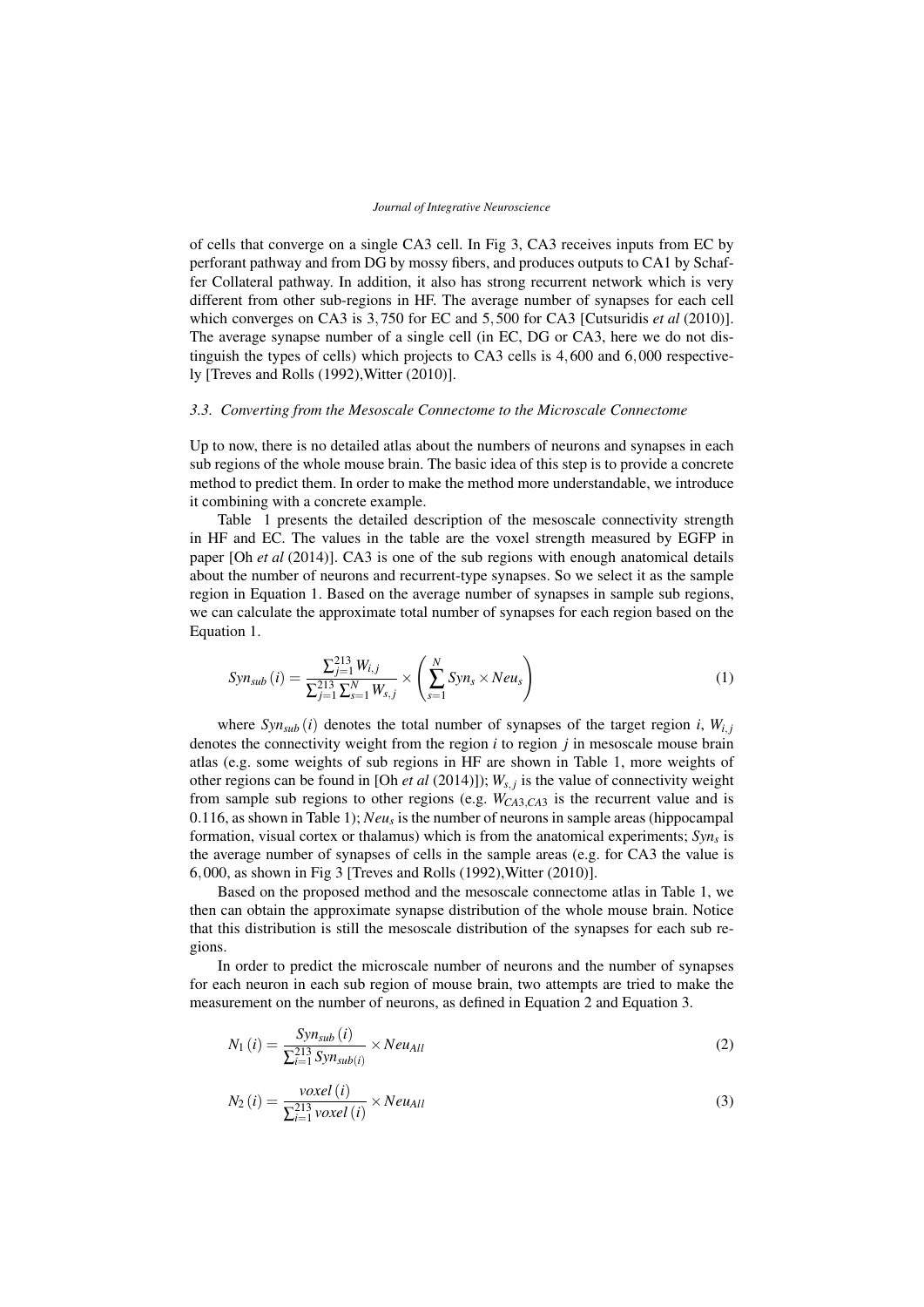|            | CA <sub>1</sub> | CA2      | CA3      | DG       | <b>LEC</b> | <b>MEC</b> | Sub      |
|------------|-----------------|----------|----------|----------|------------|------------|----------|
| CA1        | $\theta$        | $\theta$ | $\theta$ | $\theta$ | 0.0132     | 0.0072     | 0.039    |
| CA2        | 0.846           | 0.030    | 0.237    | 0.092    | $\theta$   | 0          | 0.100    |
| CA3        | 0.233           | 0.013    | 0.116    | 0.024    | 0.001      | 0.004      | 0.077    |
| DG         | 0.047           | 0.008    | 0.051    | 0.172    | 0.001      | 0.004      | $\Omega$ |
| <b>LEC</b> | 0.086           | 0.003    | 0.013    | 0.058    | 0.169      | 0.033      | 0.080    |
| <b>MEC</b> | 0.073           | 0.001    | 0.031    | 0.059    | $\theta$   | 0.013      | 0.022    |
| Sub        | 0.221           | 0.012    | 0.028    | $\theta$ | 0.116      | 0.027      | 0.228    |

Table 1. The connectivity weights of EGFP-labeled axons between the sub regions of HF and EC (The values are extracted from [Oh *et al* (2014)]).

Equation 2 corresponds to the first method, and it is based on the idea that the number of synapses in each sub region is the sum of the synapse of all kinds of neurons.  $Syn_{sub}(i)$ denotes the approximate total number of synapses in the sub regions of mouse brain. *NeuAll* denotes the total number of neurons. Equation 3 presents the second method, and it obtains the number of neurons by the proportion voxel size of the target sub regions.



(a) Results based on the synapse method, as defined (b) Results based on the voxel method, as defined in in Equation 2 Equation 3

Figure 4. The distribution of percentage of neurons in 213 mouse brain regions by the two methods.

Fig 4(a) and Fig 4(b) present the percentages of numbers of neurons in 213 sub regions of the mouse brain by two different methods. The cosine similarity of them is 0.828 which shows the high consistency of the two methods. By using this approach, we obtain the percentages on the number of neurons in each sub region at whole brain scale.

## *3.4. Verifying the Conversion Results*

Comparing the predicted data with the realistic data from anatomical experiments is a reasonable attempt to verify the conversion results.

## *3.4.1. The verification from the sub regions in HF*

For the anatomical results, as Table 2 shows, some quantitative data about the number of neurons, the ratio of excitatory and inhibitory synapses at microscale in HF has been measured [Insausti *et al* (1998)].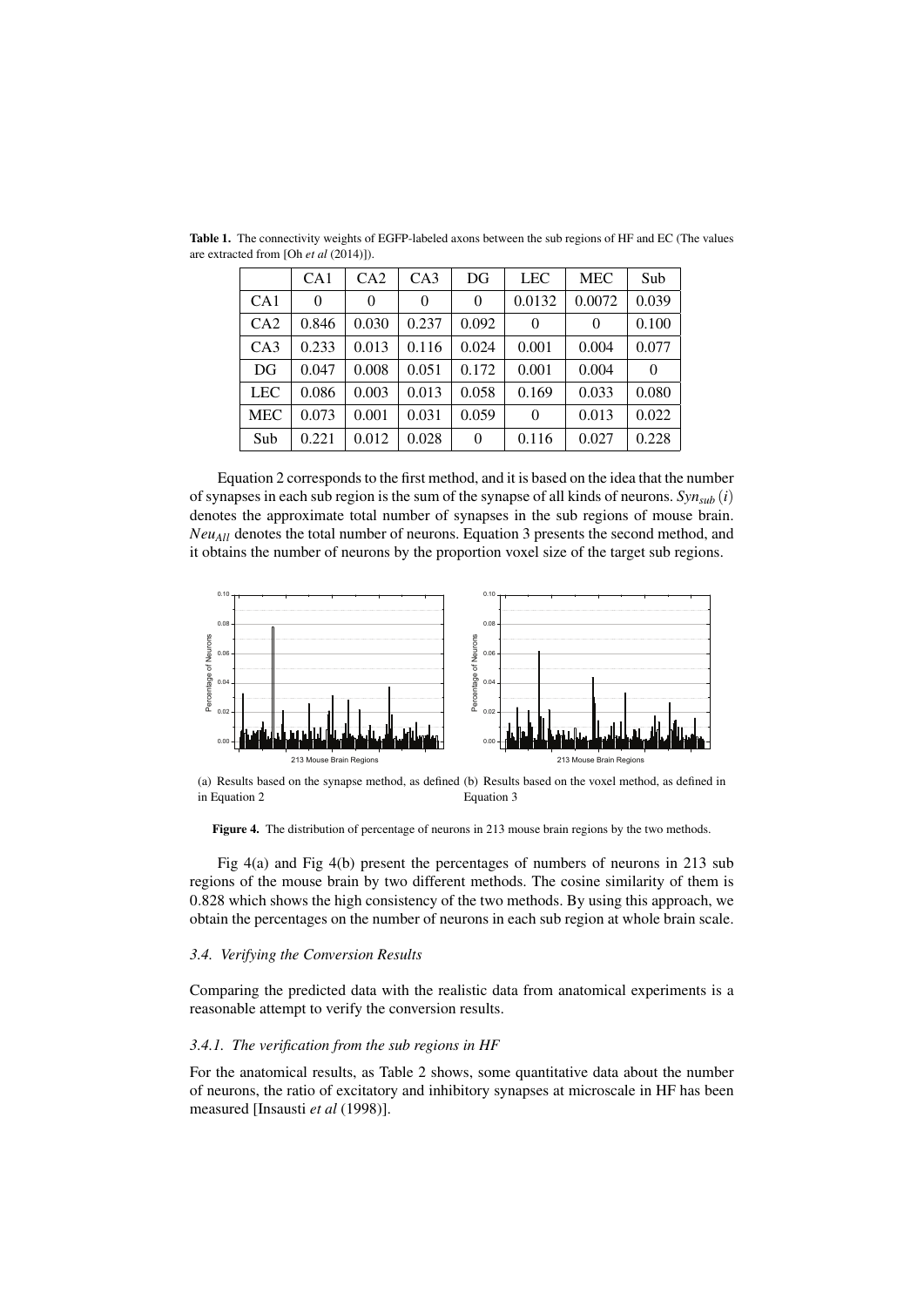Table 2. The approximate number of neurons in HF [Maniadakis and Trahanias (2003), Cutsuridis *et al* (2010),Boss *et al* (1985)]

| <b>Region Names</b> | Number of Neurons | <b>Excitatory Synapses</b> | <b>Inhibitory Synapses</b> |
|---------------------|-------------------|----------------------------|----------------------------|
| CA <sub>1</sub>     | 390,000           | 95%                        | 5%                         |
| CA3                 | 250,000           | 88%                        | 12%                        |
| DG.                 | 500,000           | 66%                        | 34%                        |

For the prediction results, the number of neurons and the number of synapses in sub regions of HF and EC based on the two methods are shown in Table 3 and Table 4. Comparing with the anatomical experimental results from Table 2, the predicted number of neurons in each sub region of HF by two different methods are generally consistent to the anatomical ones.

| Region          | Number of Neurons $(10^3)$ | Number of Synapses $(10^3)$ |     |     |  |
|-----------------|----------------------------|-----------------------------|-----|-----|--|
|                 |                            | CA1                         | CA3 | DG  |  |
| CA1             | 378.3                      | 2.8                         | 0.0 | 0.0 |  |
| CA <sub>3</sub> | 330.0                      | 12.0                        | 6.0 | 1.2 |  |
| DG              | 495.4                      | 2.4                         | 2.6 | 89  |  |

Table 3. The predicted number of synapses in hippocampus by method one

|  |  |  |  |  |  | <b>Table 4.</b> The predicted number of synapses in hippocampus by method two |
|--|--|--|--|--|--|-------------------------------------------------------------------------------|
|--|--|--|--|--|--|-------------------------------------------------------------------------------|

| Region          | Number of Neurons $(10^3)$ | Number of Synapses $(10^3)$ |     |      |  |
|-----------------|----------------------------|-----------------------------|-----|------|--|
|                 |                            | CA1                         | CA3 | DG   |  |
| CA <sub>1</sub> | 355.5                      | 2.8                         | 0.0 | 0.0  |  |
| CA <sub>3</sub> | 280.2                      | 10.1                        | 5.1 | 1.0  |  |
| DG              | 585.2                      | 6.8                         | 7.4 | 25.5 |  |

Note that due to the technical limitation of EGFP, many of the connectivity strength within or among sub regions are not visible (i.e. with the value 0). Hence, the average number of synapses for each neuron in specific region cannot be calculated based on the proposed method. While some of the blank results can be refined based on domain knowledge. For example, in the mammalian brain, almost all the regions are with interconnections among neurons within the specific region. Hence, for those values marked as 0 for self connections, the average number of synapses for this region (e.g. CA1 in Table 3 and Table 4) is assigned an average value of synapses calculated based on the data of whole mouse brain (namely, 2,800).

Using the same methods, we generate the number of average synapse for neurons in all the 213 regions of the mouse brain. The over all predicted synapse number for the whole mouse brain is approximately at the same order of magnitude compared to the real house mouse brain. The predicted number of synapses in different regions have validated the reasonability of the proposed computational approach to convert the mesoscale connectivity weights to the microscale synapse distribution.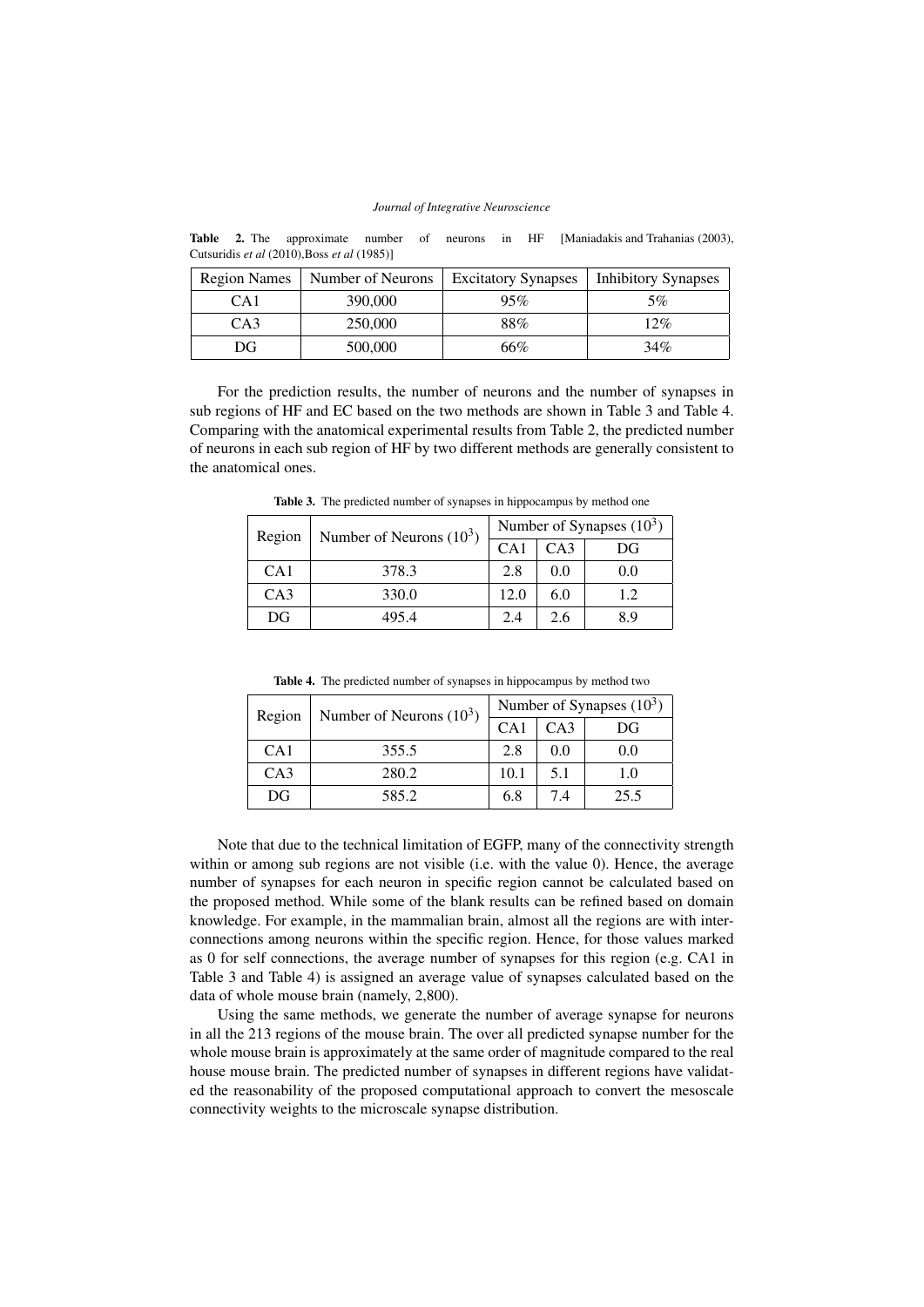# *3.4.2. The Verification from Other Sample Regions*

Since the number of neurons in each sub regions of the mouse brain has not yet been measured by the anatomical experiments, in order to verify the predicted results of the neurons and the synapses, we select the predicted number of neurons and synapses in the sample regions to make comparison with biological experimental evidence. The similarity is calculated based on Equation 4.

$$
Sim(i) = \frac{|Pre(i) - Ana(i)|}{Ana(i)}
$$
\n(4)

The similarity comparisons of predicted and anatomical numbers of neurons are shown in Fig 5(a) and Fig 5(b). From the similarity results, we can conclude that most of the results are above 50%, this shows that the two results are weakly consistent with each other. Because this attempt just uses the anatomical numbers of neurons in three sample regions, we think that with more anatomical information added into the conversion methods, a higher accuracy will be achieved.



Figure 5. The similarity comparison of predicted and anatomical number of neurons

## 4. Region Specific Microscale Motif Distribution Prediction

Most of the networks which could be represented as graphs can use network motif to describe their network properties [Sporns and Kotter (2004)]. Three-node network motifs are commonly used for analyzing complex networks [Mangan and Alon (2003)]. Although until now, there are no detailed microscale network structures for each sub regions, investigations on the motif distribution at the synaptic level could also help to get deeper understanding on the network structures of the brain at the microscale.

Since the motif distribution at different scales share similarities to a certain degree, in this paper, we try to establish the link between the mesoscale connectome and microscale motif distribution.

A three layered neural network is built to make the motif type prediction at the microscale, as shown in Fig 6. The input layer contains 213 neurons (corresponding to the 213 mouse brain regions at the mesoscale) and each cell receives the inputs from one of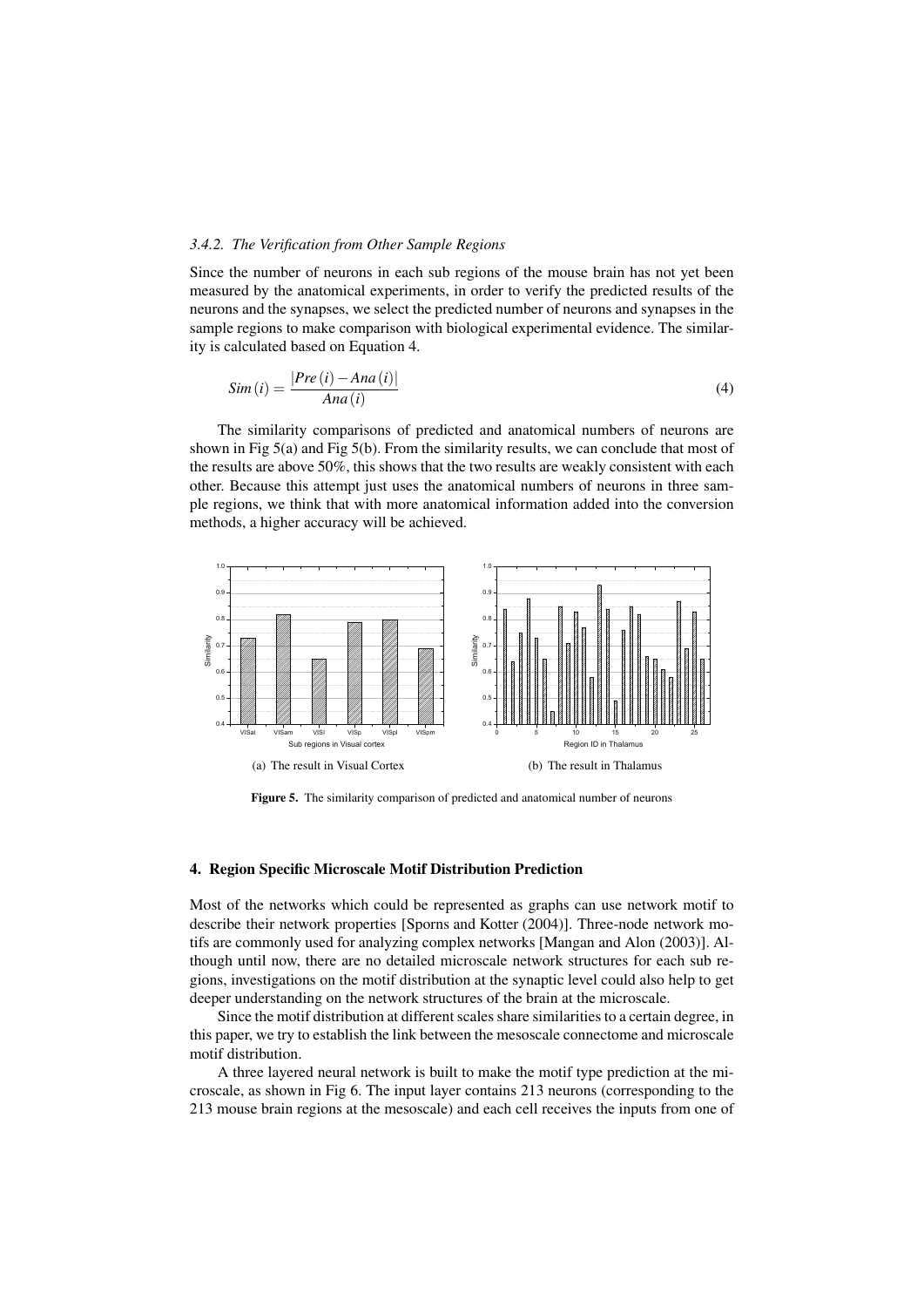the 213 connectivity strengths with the specific predicted region. The hidden layer contains 500 neurons and the output layer contains 13 neurons which correspond to the 13 types of three-node motifs. The output of the network is the motif distribution prediction results to a specific region.



Figure 6. The 13 types of motifs (a) and the three layered classifier for motif type distribution analysis (b)

The network are trained by the data from two sources: (1) The mesoscale connectivity strength of CA1, CA3 to the 213 regions of the mouse brain as inputs and microscale motifs distributions in mouse by the network structure prediction method as outputs [Zhang *et al* (2015)]; (2) The mesoscale connectivity strength of 46 regions from both cats cortex and macaque cortex to the 213 corresponding regions as inputs [Sporns *et al* (2007)] and network motif distribution of cats cortex and macaque cortex as outputs (We use data from the same region of other mammalian brains since they generally share many structural similarities) [Sporns *et al* (2007)]. On one hand, there are no ground truth for microscale connectome and motif distribution for cat and monkey brain. On the other hand, the mesoscale motif distribution provides partial evidence for microscale since mesoscale connections are also established by specific connections among neurons from different regions, and the motifs from mesoscale and microscale are similar to some extent, as shown in Fig 7. Hence, it is rational to borrow them as a version of partial microscale connectome, and to use them as outputs of the network for training the model.

We use the Matlab deep learning toolbox to develop the three layered classifier with the setting of iteration time 100, learning rate 1.0. Different with the traditional training procedure which set the target class as 1 and other classes as 0, we give the motif distribution values directly into the output layers as the right classification results. Fig 8 is the description of the percentage distribution of different types of motifs in CA1. From the result of Fig 8, we could find that the motifs are clustered more on type No.3, No.7,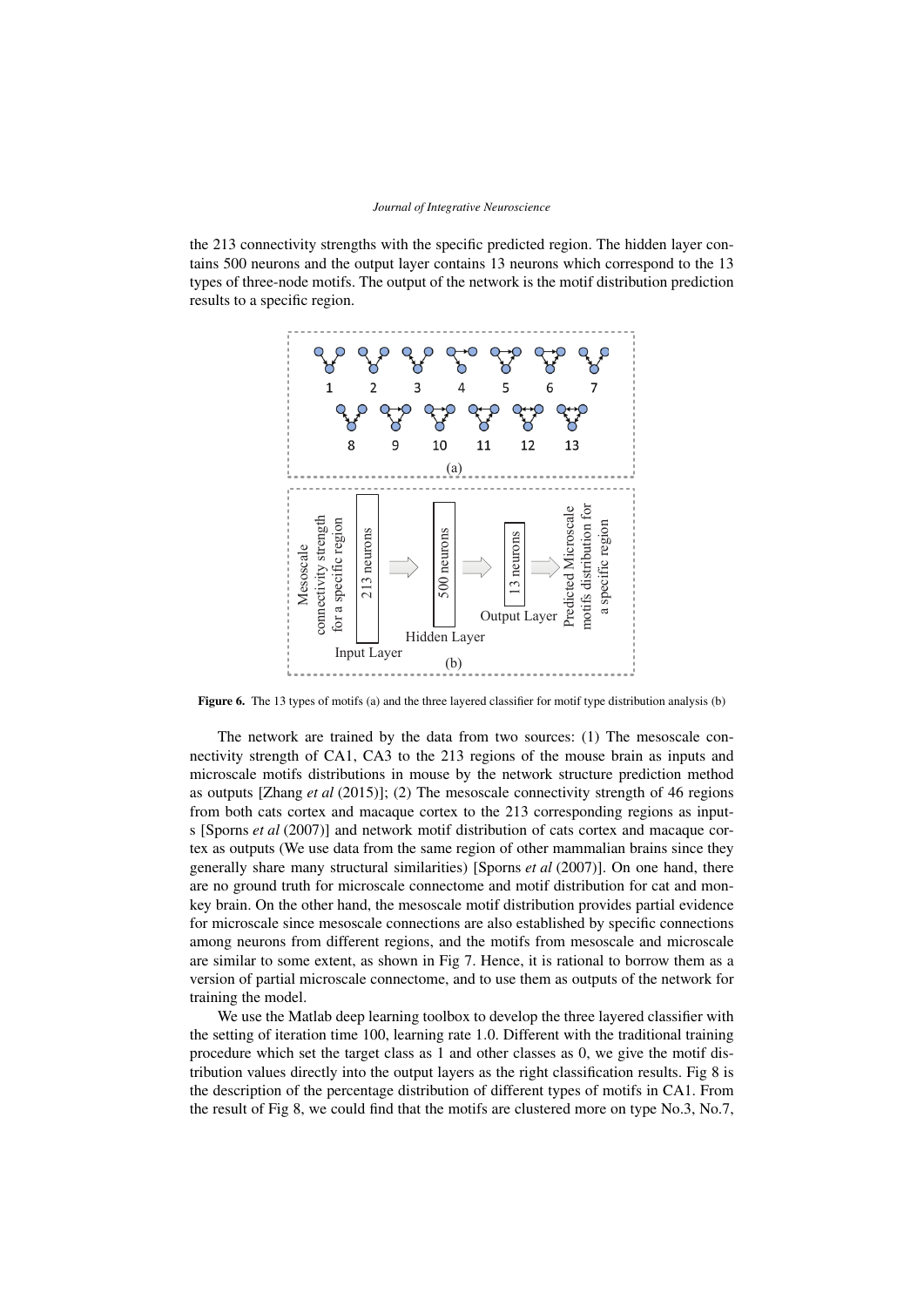

Figure 7. From mesoscale to microscale motifs

No.8, No.12 and No.13 which can be considered as representative motifs for describing the characteristics of CA1. Fig 9 presents the anatomical motif distribution results of the 46 regions in cats and macaque cortex for training the three layered classifier.



Figure 8. The 20 groups of motif distribution in CA1 of the mouse brain

As Fig 6 shows, after we obtained the anatomical results and predicted results, we use Pearson correlation to judge the similarity of these two results. The results are mi-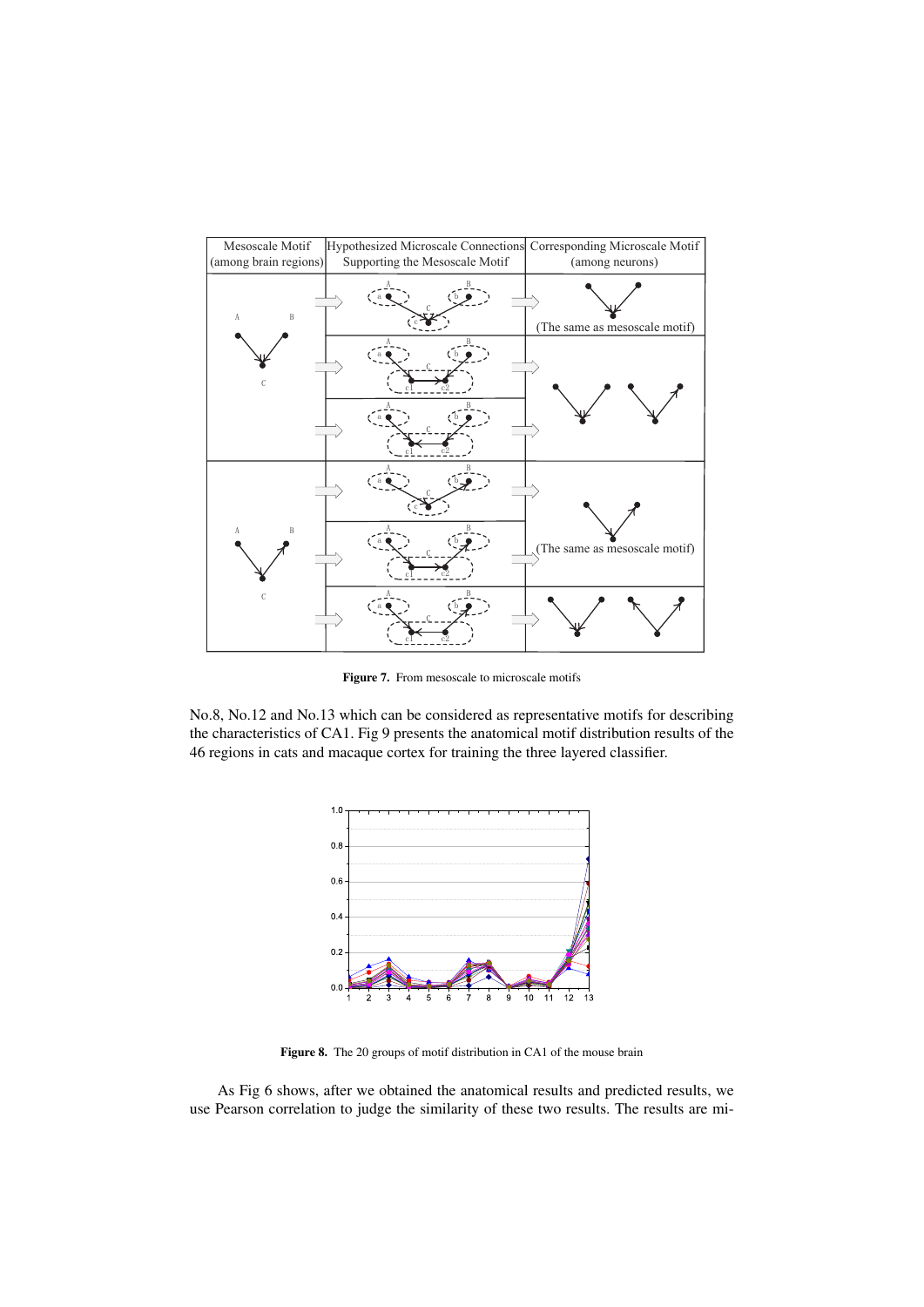

Figure 9. The motif distributions of different regions in cortexes of cat and macaque (x and y coordinates present the 46 sub regions and corresponding frequency of the 13 types of motifs respectively), extracted from [Sporns *et al* (2007)].

croscale motif distribution of 48 regions (CA1, CA3 in the mouse brain, and another 46 brain regions in cat and macaque brain) distributed in 112 groups of data (i.e. 20 groups for CA1 and CA3 respectively in mouse brain, 92 groups from cats and macaque cortex). If we consider the mesoscale motif distribution from cat and macaque brain as a possible version of the microscale, after data cross validation (90% for training and 10% for prediction, with 10 times), the accuracy is 91.6%, which indicates that the proposed method works well for the prediction of the motif distribution.

With the high accuracy of the prediction model, we apply it to the whole mouse brain, and generated a prediction of the motif distribution for each of the 213 regions. As shown in Fig 10, we could get predicted different motif distributions (y axis) in the whole mouse brain regions (x axis). This result will give us tips on the analysis and construction of structural and functional whole mouse brain model.



Figure 10. The predicted microscale motif distribution of the 213 regions in the mouse brain.

Here we introduce by far the largest microscale cortical neuron connectome on the mouse brain (to the best of our knowledge) from [Lee *et al* (2016)] to validate the prediction on the mouse brain. Due to the scalability issue for synaptic level reconstruction,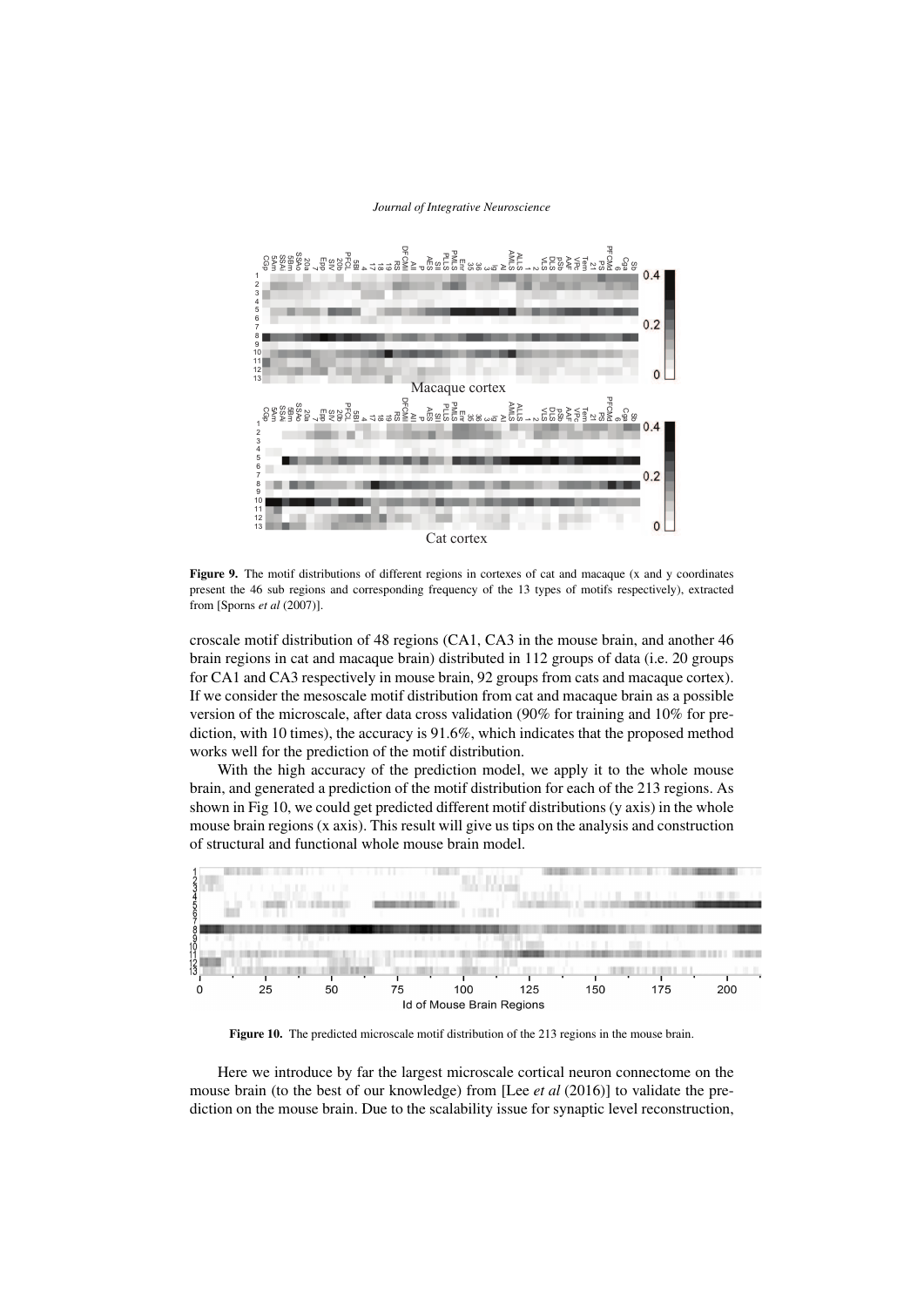the largest microscale mouse brain cortical neuron connectome reported in literature by far (to the best of our knowledge) is a connectome containing 201 neurons and 1,278 synapses from V1 of the mouse brain [Lee *et al* (2016)]. Although the connectome of the 201 neurons are interconnections within these neurons, it still partially reflects the structural properties of the most realistic microscale connections. In the motif distribution analysis, [Lee *et al* (2016)] reported that there are only 4 types of three-node motifs (out of 13 types over all) which has been observed in the connectome (which is rational since the connectome is only on how the 201 neurons are interconnected), namely, motif No.1, No.2, No.4, and No.5 in Fig 6. The order and frequency of the motif distribution is No.4(1918) >No.2(430) >No.1(347) >No.5(32). While the predicted motif distribution order and ratio on V1 from the proposed model follows the sequence of No.4(0.17)  $>$ No.2(0.072)  $>$ No.1(0.04)  $>$ No.5(0.01). It indicates from the order perspective, that the predicted results are consistent with the real anatomical data. This provides an initial validation on the precision of the microscale motif prediction model. Here we want to extend the discussion why the predicted values are consistent with the real data from the order perspective, while still with inconsistency from the motif frequency ratio perspective. The main reason can be that the real anatomical data are interconnected motifs within the 201 neurons from a specific part of V1 (which is somewhat partial and local, due to current technology bottleneck), while our predicted results describe the motif distribution of the whole V1 area. If more comprehensive microscale connectome are available in the future, the predicted results and the real anatomic data can be compared in more details.

Although the proposed microscale whole brain predictive motif distribution model is still in preliminary phase, it gives us a perspective and sketch on the analysis and construction of structural and functional whole mouse brain model at the synaptic level.

## 5. Distribution Analysis for the Predicted Microscale Connectome

Since the microscale connectome focuses on synaptic connections within and among different brain regions. It is natural and essential to investigate on the distribution of synaptic connections since it reveal the structural characteristics of the mouse brain at the microscale. Based on the generated microscale connectome, the distribution analysis results of synapses in both long-range and short-range projections (synaptic connections within the same region) are shown in Fig 11 to Fig 14.



Figure 11. In-degree distribution of long-range projections among different brain regions.

Fig 11(left) is an analysis on the in-degree synaptic distribution of long-range projections for the mouse brain (including 213 regions). The in-degree describes the number of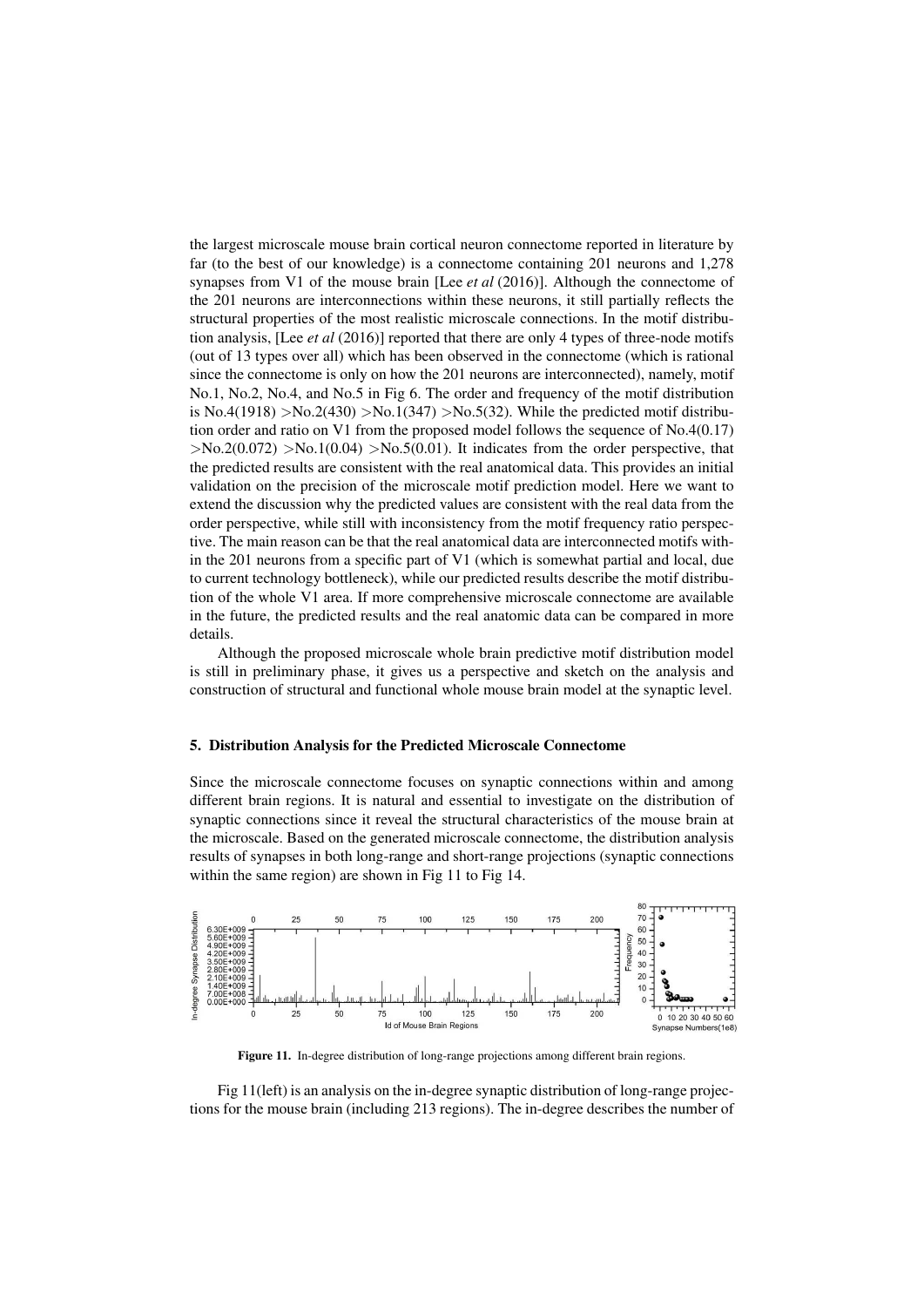

Figure 12. Out-degree distribution of long-range projections among different brain regions.



Figure 13. Degree distribution of long-range projections among different brain regions.



Figure 14. Synaptic degree distribution of projections within the same brain region.

synapses in all the other brain regions which converges on the same mouse brain region. The connections within sub regions are also calculated by the motif distribution and the number of neurons, as shown in Fig 14. Notice that only some regions are with relatively very large number of in-degree synaptic connections, and for most of the regions, the numbers of in-degree synaptic connections are relatively low. As shown in Fig 11(right), the log-log plot shows that the synaptic in-degree distribution of long range projections follows the power-law distribution.

Similar with the in-degree distribution, as shown in Fig 12(left), the synaptic outdegrees (projections which diverge from the same brain region) for different brain regions are to some extent bigger than the corresponding in-degree. Nevertheless the distribution also follows the power-law distribution (as shown in Fig 12(right)). In addition, if we combine the in-degree and out-degree together, the result shows the overall synaptic degree distribution characteristics among different brain regions, as shown in Fig 13.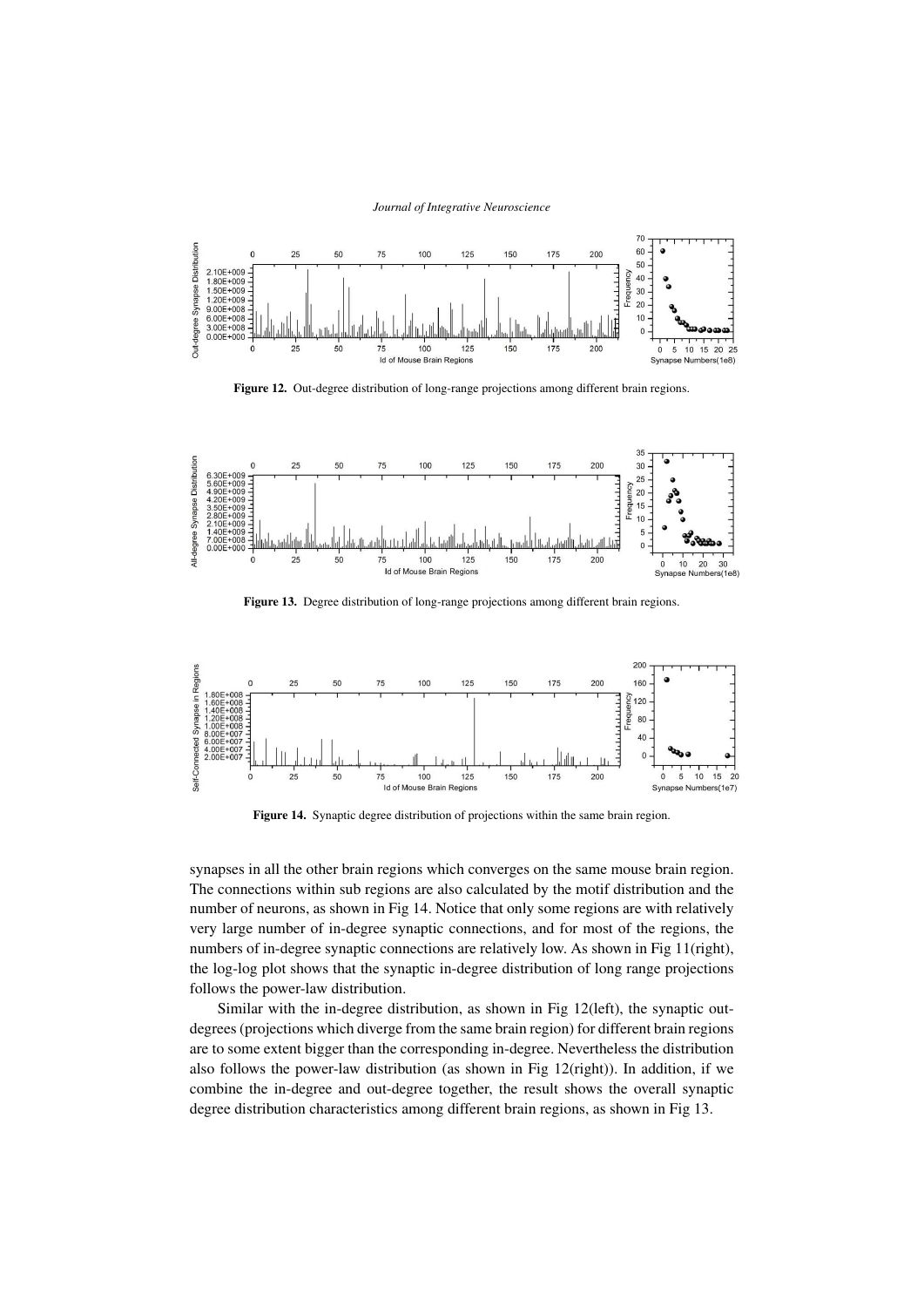# 6. Conclusion

In this paper, a computational approach for constructing an initial microscale mouse brain connectome from the neuron, synapse and neuron motif distribution perspective is proposed. The mesoscale connectome data and some microscale anatomical data are combined together to produce a step forward towards a microscale connectome through predictions on the distributions of neurons, synapses, and microscale neuron motifs. Degree distribution analysis is conducted from various perspectives to explore the characteristics of the connectome at the microscale. The proposed approach should also have a potential to be used for producing microscale connectome for other mammalian brain.

The structural connectome of the brain is a basis for the functional connectome. Structural connectome is definitely not the only reason which decides the function of the brain. Nevertheless, it provides the physical structural basis for information transmission among different building blocks at multiple scales. Hence, it is essential as structural support for cognitive function. We believe the relationship between structural connectome and functional connectome will become much clear as long as both of these connectomes become more complete. This is the reason why this paper aims to bridge the gap between mesoscale and microscale structural connectome of the mouse brain, to support future research on the comparative study on structural and function connectome at multiple scales.

In the future, we would plan to combine other upcoming concrete experimental data to support refined version of this study and make the microscale connectome more realistic, feasible and useful in various disciplines and application domains (e.g. brain simulation and brain-inspired intelligence models [Liu *et al* (2016)]).

## 7. Acknowledgement

This study was funded by the Strategic Priority Research Program of the Chinese Academy of Sciences (XDB02060007), and Beijing Municipal Commission of Science and Technology (Z161100000216124).

# References

- [Achard *et al* (2006)] S. Achard, R. Salvador, B. Whitcher, J. Suckling & E. Bullmore. (2006) *A resilient, low-frequency, small-world human brain functional network with highly connected association cortical hubs*, The Journal of Neuroscience, vol. 26, no. 1, pp. 63–72.
- [Mangan and Alon (2003)] S. Mangan & U. Alon. (2003) *Structure and function of the feed-forward loop network motif*, Proceedings of the National Academy of Sciences, vol.100, no. 21, pp. 11980–11985.
- [Friston *et al* (1998)] K.J. Friston, F. PC, J. O & L.R. Turner. (1998) *Event-related fMRI: characterizing differential responses*, Neuroimage, vol. 7, no. 1, pp. 30–40.
- [Assaf and asternak (2008)] Y. Assaf & O. Pasternak. (2008) *Diffusion tensor imaging (DTI)-based white matter mapping in brain research: a review*, Journal of Molecular Neuroscience, vol. 34, no. 1, pp. 51–61.
- [Oh *et al* (2014)] S.W. Oh, J.A. Harris, L. Ng, B. Winslow, N. Cain, S. Mihalas, Q. Wang, C. Lau, L. Kuan, A.M. Henry, M.T. Mortrud, B. Ouellette, T.N. Nguyen, S.A. Sorensen, C.R. Slaughterbeck, W. Wakeman, Y. Li, D. Feng, A. Ho, E. Nicholas, K.E. Hirokawa, P. Bohn, K.M. Joines, H. Peng, M.J. Hawrylycz, J.W. Phillips, J.G. Hohmann, Paul Wohnoutka, C.R. Gerfen, C. Koch, A. Bernard, C. Dang, A.R. Jones & H. Zeng. (2014) *A mesoscale connectome of the mouse brain*, Nature, vol. 508, no. 7495, pp. 207–214.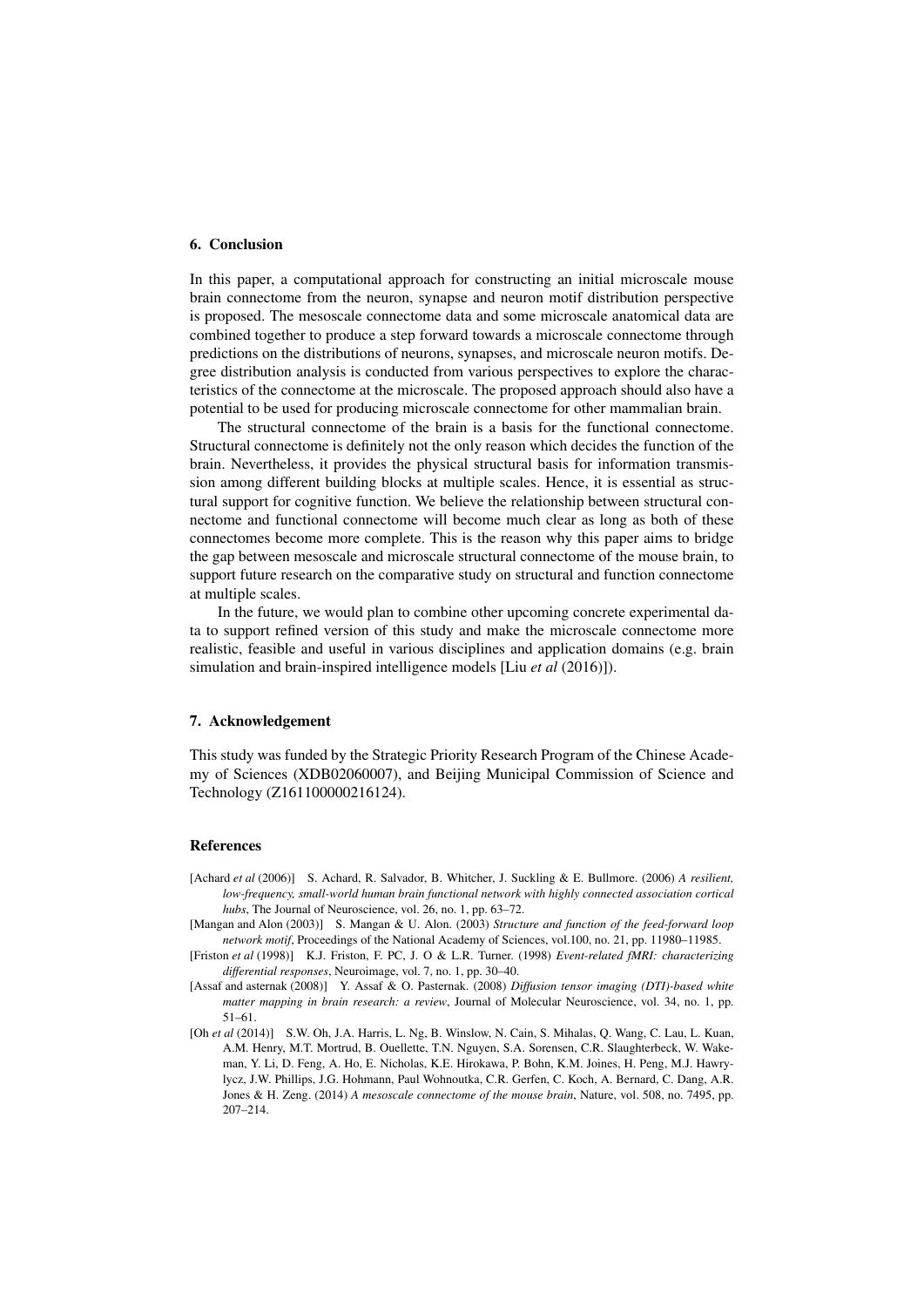- [Sporns *et al* (2005)] O. Sporns, G. Tononi & R. Kotter. (2005) *The human connectome: a structural description of the human brain*, PLoS Computational Biology, vol. 1, no. 4, pp. e42.
- [Osten and Margrie (2013)] P. Osten & T.W. Margrie. (2013) *Mapping brain circuitry with a light microscope*, Nature Methods, vol. 10, no. 6, pp. 515–523.
- [Stosiek *et al* (2006)] C. Stosiek, O. Garaschuk, K. Holthoff, & A. Konnerth. (2006) *In vivo two-photon calcium imaging of neuronal networks*, Proceedings of the National Academy of Sciences, vol. 100, no. 12, pp. 7319–7324.
- [Rakic (2006)] P. Rakic. (2006) *A century of progress in cortico-neurogenesis: from silver impregnation to genetic engineering*, Cerebral Cortex, vol. 16, no. suppl 1, pp. 3–17.
- [Felleman and Essen (1991)] D.J. Felleman & D.C.V. Essen. (1991) *Distributed hierarchical processing in the primate cerebral cortex*, Cerebral Cortex, vol. 1, no. 1, pp. 1–47.
- [Rocklanda and Pandyaa (1979)] K.S. Rocklanda & D.N. Pandyaa. (1979) *Laminar origins and terminations of cortical connections of the occipital lobe in the rhesus monkey*, Brain Research, vol. 179, no. 1, pp.  $3 - 20.$
- [Bohland *et al* (2009)] J.W. Bohland, C. Wu, H. Barbas, H. Bokil, M. Bota, H.C. Breiter, H.T. Cline, J.C. Doyle, P.J. Freed, R.J. Greenspan, S.N. Haber, M. Hawrylycz, D.G. Herrera, C.C. Hilgetag, Z.J. Huang, A. Jones, E.G. Jones, H.J. Karten, D. Kleinfeld, R. Ketter, H.A. Lester, J.M. Lin, B.D. Mensh, S. Mikula, J. Panksepp, J.L. Price, J. Safdieh, C.B. Saper, N.D. Schiff, J.D. Schmahmann, B.W. Stillman, K. Svoboda, L.W. Swanson, A.W. Toga, D.C.V. Essen, J.D. Watson & P.P. Mitra. (2009) *A proposal for a coordinated effort for the determination of brain wide neuroanatomical connectivity in model organisms at a mesoscopic scale*, PLoS Computational Biology, vol. 5, no. 3, pp. e1000334, .
- [Maizel *et al* (2011)] A. Maizel, D.V Wangenheim, F. Federici, J. Haseloff & E.H.K. Stelzer. *High-resolution live imaging of plant growth in near physiological bright conditions using light sheet fluorescence microscopy*, The Plant Journal, vol. 68, no. 2, pp. 377–385.
- [Ragan *et al* (2012)] T. Ragan, L.R. Kadiri, K.U Venkataraju, K. Bahlmann, J. Sutin, J. Taranda, I.A. Carreras, Y. Kim, H.S. Seung & P. Osten. (2012) *Serial two-photon tomography for automated ex vivo mouse brain imaging*, Nature Methods, vol. 9, no. 3, pp. 255–258.
- [Maniadakis and Trahanias (2003)] M. Maniadakis & P. Trahanias. (2003) *A computational model of neocortical-hippocampal cooperation and its application to self-localization*, Advances in Artificial Life, Springer, pp. 183–190.
- [Seress (1988)] L. Seress. (1998) *Interspecies comparison of the hippocampal formation shows increased emphasis on the region superior in the Ammon's horn of the human brain*, Journal fur Hirnforsch, vol. 29, pp. 335–340.
- [Cutsuridis *et al* (2010)] V. Cutsuridis, B. Graham, S. Cobb & I. Vida. (2010) *Hippocampal microcircuits: a computational modeler's resource book*, Springer.
- [Treves and Rolls (1992)] A. Treves & E.T. Rolls. (1992) *Computational constraints suggest the need for two distinct input systems to the hippocampal CA3 network*, Hippocampus, vol. 2, no. 2, pp. 189–199.
- [Witter (2010)] M.P. Witter. (2010) *Connectivity of the hippocampus*, Hippocampal Microcircuits: A Computational Modeler's Resource Book, Springer, pp. 5–26.
- [Insausti *et al* (1998)] A.M. Insausti, M. Megias, D. Crespo, L.M. Cruz-Orivec, M. Dierssena, TF. Vallinaa, R. Insaustid & J. Floreza. (1998) *Hippocampal volume and neuronal number in Ts65Dn mice: a murine model of Down syndrome*, Neuroscience Letters, vol. 253, no. 3, pp. 175–178.
- [Boss *et al* (1985)] B.D. Boss, G.M. Peterson, W.M. Cowan. (1985) *On the number of neurons in the dentate gyrus of the rat*, Brain Research, vol. 338, no. 1, pp. 144–150.
- [Sporns and Kotter (2004)] O. Sporns & R. Kotter. (2004) *Motifs in brain networks*,PLoS Biology, vol. 2, no. 11, pp. e369.
- [Zhang *et al* (2015)] T. Zhang, Y. Zeng, B. Xu. (2015) *Biological Neural Network Structure and Spike Activity Prediction Based on Multi-Neuron Spike Train Data*, International Journal of Intelligence Science, vol. 5, no. 02, pp. 102.
- [Sporns *et al* (2007)] O. Sporns, C.J. Honey, R. Kotter. (2007) *Identification and classification of hubs in brain networks*, PloS One, vol. 2, no. 10, pp. e1049.
- [Kasthuri *et al* (2015)] N. Kasthuri, K.J. Hayworth, D.R. Berger, R.L. Schalek, J.A. Conchello, S. Knowles-Barley, D. Lee, A. Vazquez-Reina, V. Kaynig, T.R. Jones, M. Roberts, J.L. Morgan, J.C. Tapia, H.S. ´ Seung, W.G. Roncal, J.T. Vogelstein, R. Burns, D.L. Sussman, C.E. Priebe, H. Pfister, J.W. Lichtman. (2015) *Saturated reconstruction of a volume of neocortex*, Cell, vol. 162, no. 3, pp. 648–661.
- [Lee *et al* (2016)] W.C.A. Lee, V. Bonin, M. Reed, B.J. Graham, G. Hood, K. Glattfelder, R.C. Reid. (2016).